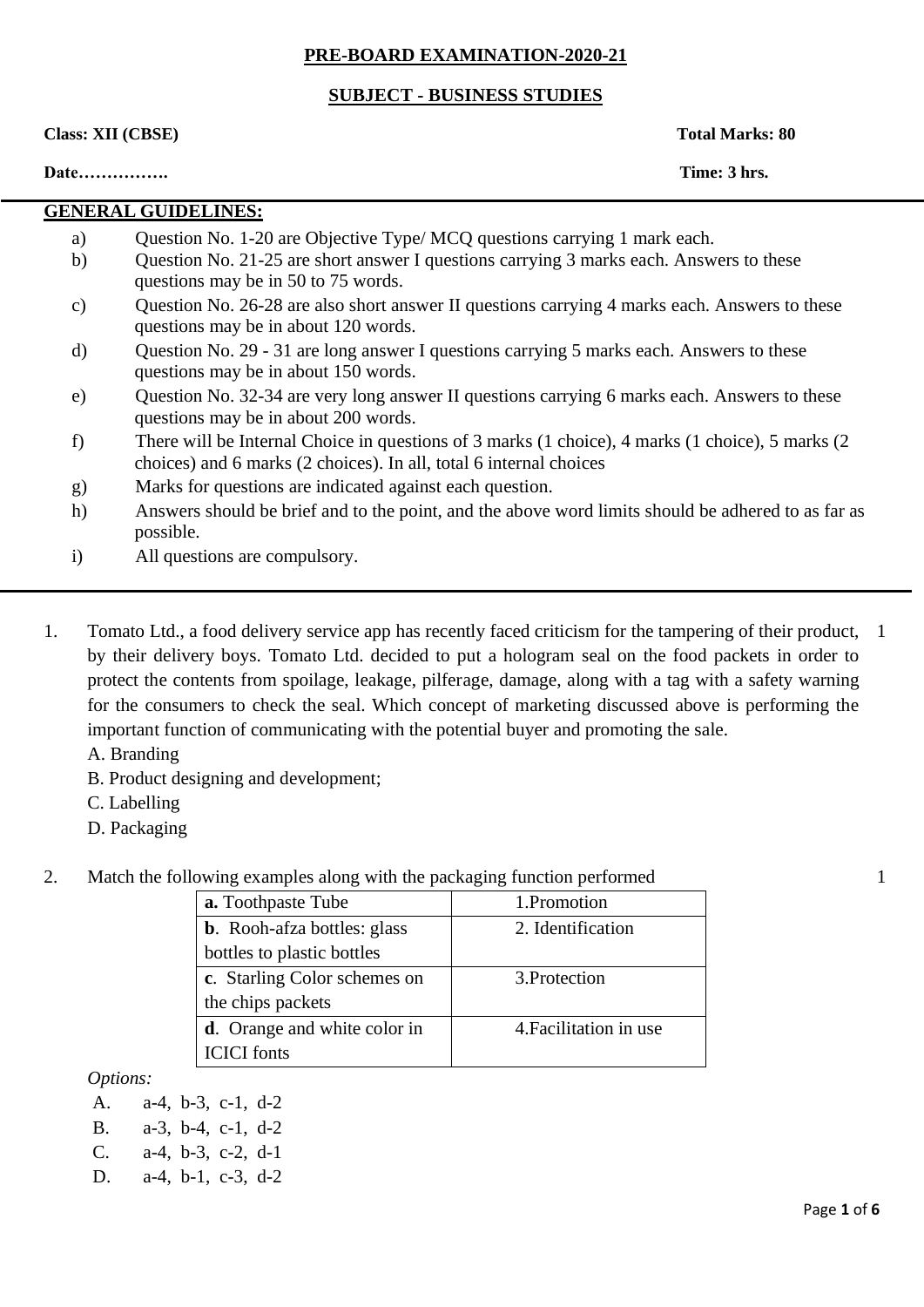- 3. When a trade bill is accepted by a commercial bank, it is known as:
	- A. Bills of exchange.
	- B. Commercial paper
	- C. Commercial bill
	- D. Treasury bill

4. \_\_\_\_\_\_\_\_\_\_\_\_\_is not a participant in money market.

- A. Mutual funds
- B. RBI
- C. NBFCs
- D. SEBI
- 5. Large scale production done to reduce the average cost of production is the essence of 1 \_\_\_\_\_\_\_\_\_\_concept of Marketing management.
	- A. Product
	- B. Selling
	- C. Production
	- D. Marketing
- 6. Saumya decided to start a business of selling dress material from her house. She did various online 1 surveys to find out about the preferences of prospective customers. Based on this, she prepared a detailed analysis of the business. She then made important decisions including deciding about the features, quality, packaging, labelling and branding of the dress material. Identify the element of Marketing Mix discussed above.
	- A. Promotion
	- B. Market
	- C. Product
	- D. Place
- 7. To meet the objectives of the firm the management of Angora Ltd. Offer employment to physically challenged persons. Identity the organizational objective it is trying to achieve. 1
- 8. Dheeraj is working as "Operations Manager" in Tifco Ltd. Name the managerial level at which he is working. 1
- 9. "It is common now to see CD-ROM"s, computerized information kiosks, and Internet /Word Wide Web multimedia pages highlighting the virtues of products." Name the dimension of the business environment highlighted by this statement. 1
- 10 It is the process by which government control over the industry is being loosened. Give the term to which this statement is trying to indicate. 1
- 11 Rahul, a worker, is given a target of assembling two computers per day. Due to his habit of doing things differently, an idea struck him which would not only reduce the assembling time of computers but would also reduce the cost of production of the computers. Rahul's supervisor instead of appreciating him, ordered him to complete the work as per the methods and techniques decided earlier as nothing could be changed at that stage. The above para describes one of the limitation of planning 1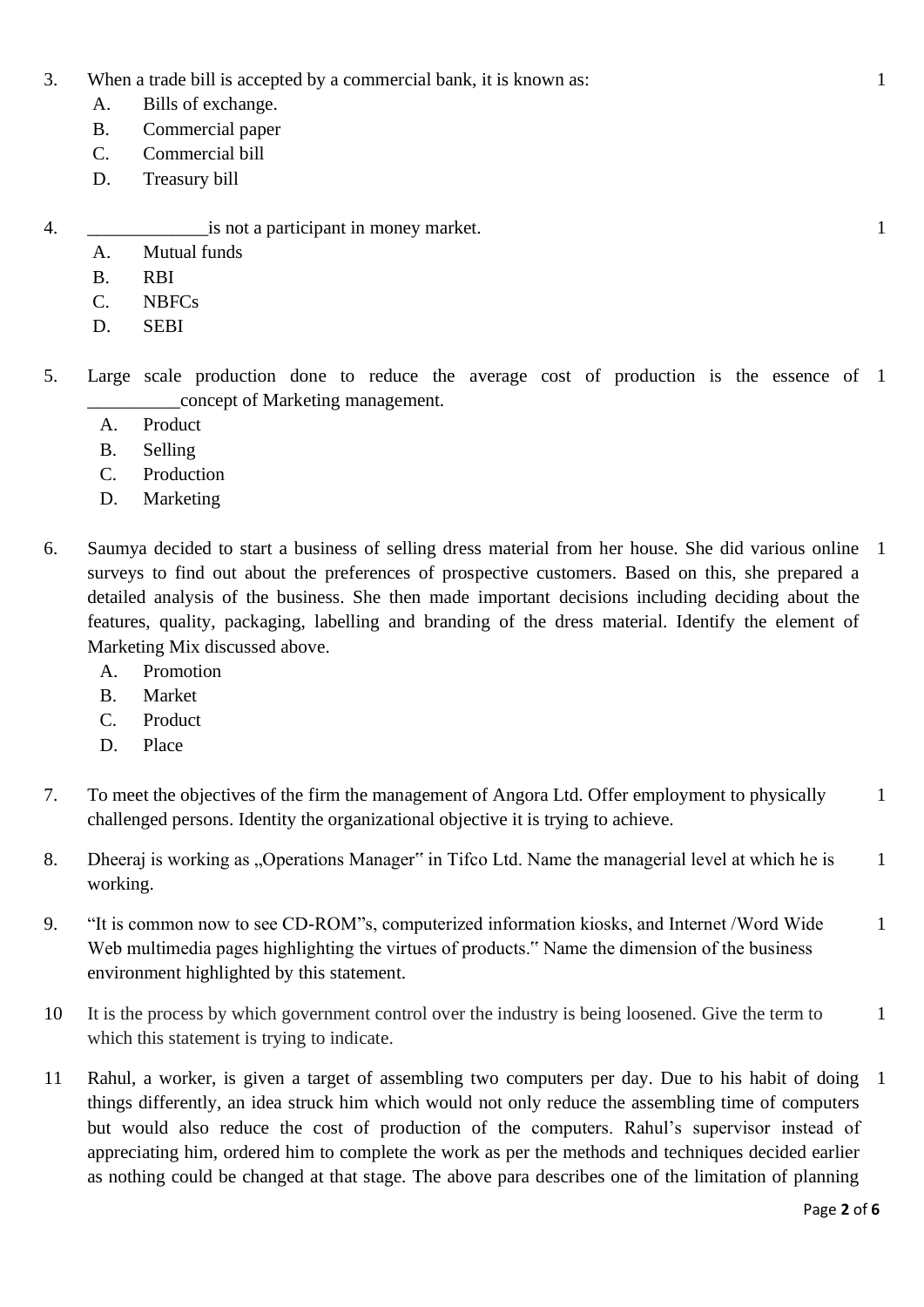function of management. Name that limitation.

- 12 A company has its registered office in Delhi, manufacturing unit at Gurgaon & marketing & sales department at Faridabad. The company manufactures the consumer products. Which type of organization structure should it adopt to achieve its targets? 1
- 13 A person buys 100 shares @ Rs 100 per share of XYZ company. After some time the market price of shares becomes Rs 120 per share. How much wealth shall he have in the company? 1

(a) Rs 12,000 (b) Rs 8,000 (c) Rs 10,000 (d) Rs 10,120

- 14 Grouping of activities according to the common traits is ……………… 1 1
- 15 Companies with a higher growth pattern are likely to:

(a) Pay lower dividends (b) Pay higher dividends (c) Dividends are not affected by growth considerations (d) None of the above

- 16 Financial leverage is called favourable if:
	- (a) Return on Investment is lower than the cost of debt
	- (b) ROI is higher than the cost of debt
	- (c) Debt is easily available
	- (d) If the degree of existing financial leverage is low
- 17 \_\_\_\_\_\_\_\_\_\_ is objection to advertisement.
	- (a) Undermines social values (b) Decrease in price (c) Knowledge on various products
	- (d) Improvement in Quality of Product
- 18 Ravi has 200 shares of Reliance Industries. Reliance came out with a fresh issue of shares and offers Ravi to subscribe for new shares. He was given option to buy 1 share for every two shares held by him. Name the method of issuing financial instrument. 1
- 19 Shreemaya Hotel in Indore was facing problem of low demand for its rooms due to off season. The Managing Director (MD) of the hotel, Mrs. Sakina was very worried. She called upon the Marketing Manager, Mr. Kapoor for his advice. He suggested, that the hotel should announce an offer of 3 days and 2 Nights hotel stay package with free breakfast and one day religious visit to Omkarehswar and Mahakaleshwar Temples. The MD liked the suggestion very much. Identify the promotional tool, which can be used by the hotel through which large number of prospective pilgrimage tourists, all over the country and also abroad, can be reached, informed and persuaded to use the incentive. 1
- 20 Tata International Ltd. earned a net profit of Rs. 50 crores. Ankit the finance manager of Tata International Ltd. wants to decide how to appropriate these profits. Identify the decision that Ankit will have to take. 1
- 21 Parul is a supervisor at 'Shyam Breads and Biscuits Factory'. The factory produces 20,000 packets of bread and biscuits every day. As a supervisor Parul ensures that work goes on smoothly and there is no 3

1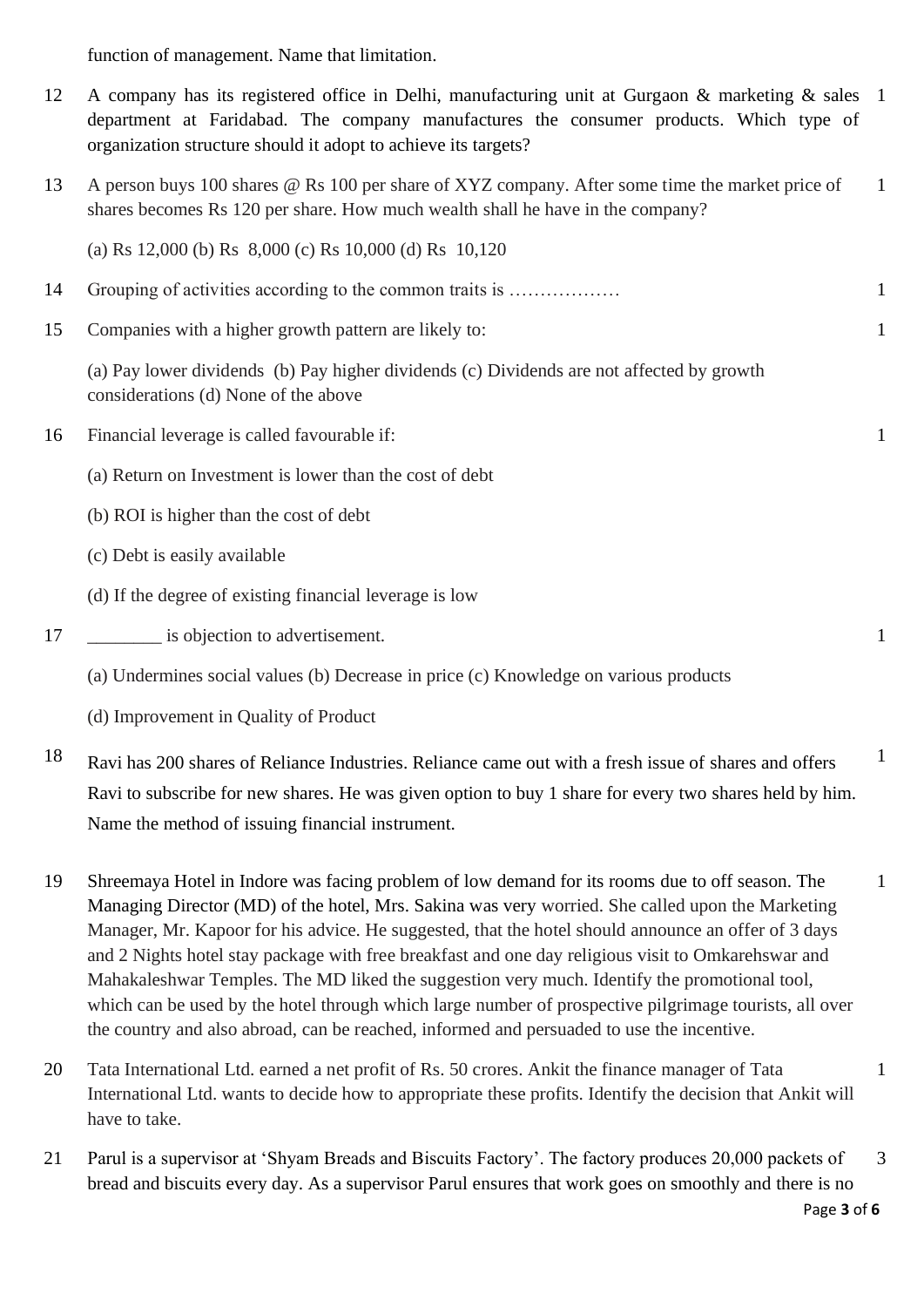interruption in production. She is a good leader who gives orders only after consulting her subordinates, working out the policies with the acceptance of the group.

Identify and explain the leadership style being adopted by Parul.

22. "Controlling is an indispensable function of management. Without controlling the best of plans can go 3 awry ". Do you agree? Explain any two reasons in support of your answer.

**OR**

"It is generally believed that measurement of performance should be done after the task is completed." Identify and explain the step in the process of the function of management being discussed above and the step followed by the same in the process.

23. Differentiate between formal and informal communication on the basis of:

i. Authority

ii. Origin

iii. Direction of flow of communication

24. A domestic automobile company had monopoly market for small cars in India. The company was performing well with 10% increase in sales every year. Encouraged by this, the Managing Director kept a target of 15% increase in sales for the next year. But at the same year a foreign company entered in Indian market with their small cars with a reduced price, and because of it the company couldn't achieve its target.

i. Identify and explain the limitation of one of the functions of management because of which the company couldn't achieve the target.

ii. Explain any other two limitations of the same function.

- 25. Narrate any four factors determining the Price of a product. 3
- 26. Lasika Ltd. is engaged in the production of packaged juice since 2005. Over this period, a large number 4 of competitors have entered the market and are putting a tough challenge to 'Lasika Ltd.'. to face this challenge and to increase its market share, the company has decided to replace the old machinery with an estimate cost of Rs.100 crores. To raise the finance, the company decided to issue 9% Debentures. The finance department of the company has estimated that the cost of issuing the 9% debentures will be Rs.10, 00,000. The company wants to meet these issue expenses.
	- a) Explain the instrument that the company may issue for this purpose.
	- b) Name the term used to finance these issue expenses.
	- c) In which type of financial market, is the instrument explained in (a) above traded?
- 27. Dharmendra wants to start a business of selling N-95 masks after the outbreak of the global pandemic 4of COVID-19. Due to the uncertain market conditions he wants to make a low investment in fixed capital. Suggest how the decisions related to the choice of technique and financing alternatives can help Dharmendra in ensuring a low investment in fixed capital requirements.

### OR

Explain any four factors that can affect the working capital requirement of a company.

3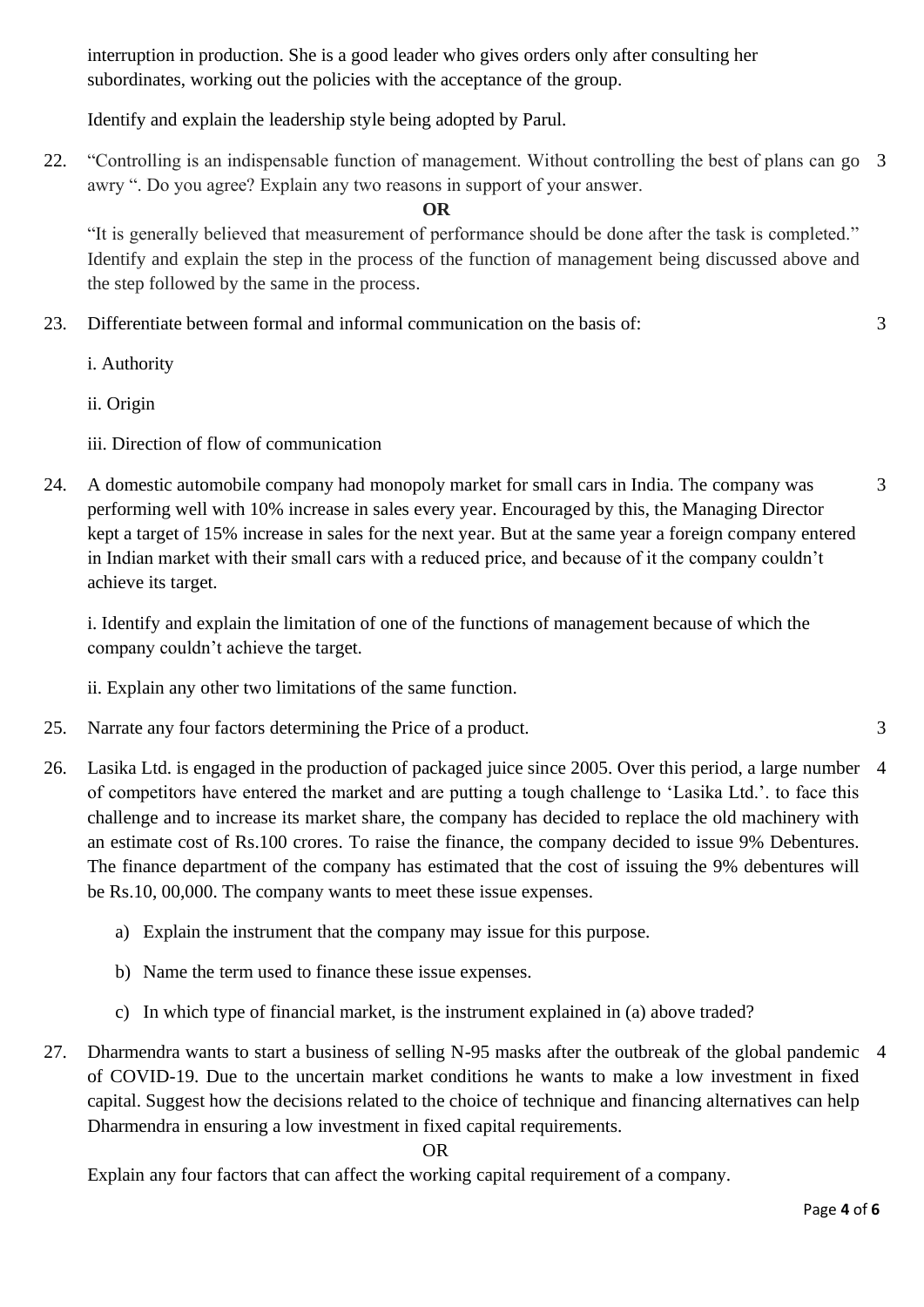- 28. Describe various channels of Distribution with examples. 4
- 29. Rupesh, an MBA degree holder happened to stay for few weeks in a village of Bhagalpur, Bihar. During his stay, Rupesh found that the people of the village are suffering the exploitation from local merchants, who were practicing unscrupulous and exploitative trade practices. After looking at the suffering of the people he decided to set up an organisation to protect and promote the interest of consumers of the town.

Can he complaint a file against local merchants? If yes, to whom can he approach? State the redressal machinery.

30. Differentiate between capital market and money market on the basis of:

i. Safety ii. Participants' iii. Instruments iv. Liquidity

- 31. 'Management is a profession like medical or legal profession'. Do you agree with this statement? Give reasons to support your answer. 5
- 32. SARA Ltd. wants to raise funds of Rs. 40, 00,000 for its new project. The management is considering the following mix of debt and equity to raise this amount: 6

| <b>ALTERNATIVE</b> | I(Rs.)    | $II$ (Rs.) | $III$ (Rs.) |
|--------------------|-----------|------------|-------------|
| <b>EQUITY</b>      | 40,00,000 | 30,00,000  | 10,00,000   |
| <b>DEBT</b>        |           | 10,00,000  | 30,00,000   |

**Interest = 9% Tax rate = 30% EBIT = Rs. 8,00,000**

- a) Under which of the three alternatives will the company be able to take advantage of trading on Equity?
- b) Does EPS always rise with increase in debt? Why?
- 33. Smita had been working as an assistant manager with "Johnson Enterprises" for the last ten years. She 6was very popular amongst her colleagues because of her commitment and dedication towards the work. When the manager senior to her retired, all her colleagues thought that now Smita would be promoted. But to everyone's surprise the vacant post was filled by an outsider, Mrs. Rita. Smita felt demoralized and her performance started declining. She would abstain herself often and could not meet her targets. Mrs. Rita was a good leader, who would not only instruct her subordinates but would also guide and inspire them. She noticed Smita's behaviour and felt that her performance could be improved. She started involving Smita in decision making-issues related to the organization and made her a part of high level joint-management committed. Smita was now punctual in office and her performance started improving.
	- a) Identify the function of management being performed by Rita.
	- b) Name the element of the above function of management which helped Rita to improve Smita's behaviour.

5